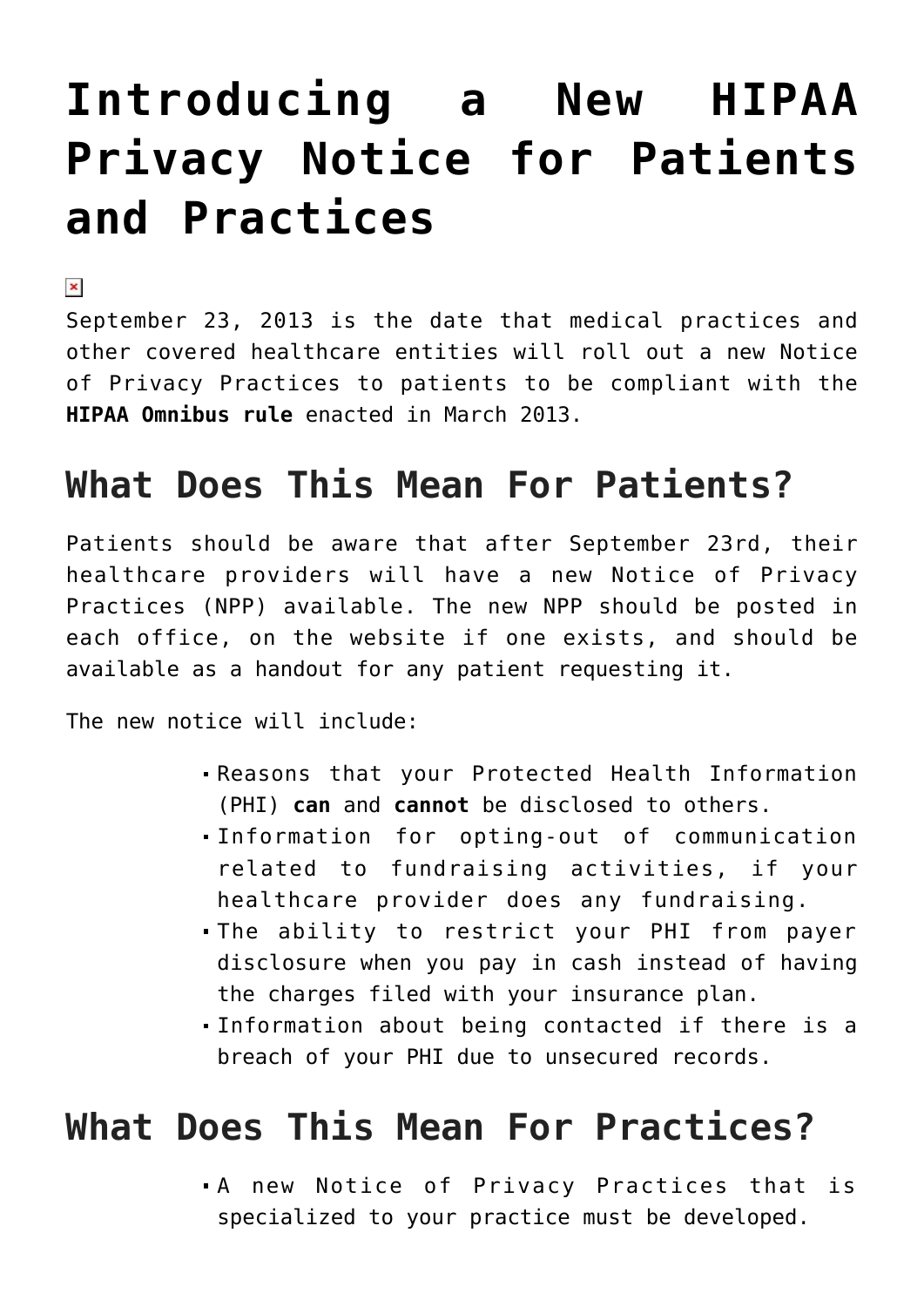- The new NPP must be posted in your practice, on your website and available as a handout for any established patients who request them.
- All new patients must be offered a copy of the new NPP and must sign an acknowledgement that they received it. (They may turn a copy of the NPP down, however.)
- Policies that address the disclosure of information/records and notification of a breach, should one occur must be developed.
- Old and new versions of the NPP should be on file in the practice, and patient acknowledgements should also be kept as long as the medical record is retained.

## **What else is required for compliance with HIPAA Omnibus?**

One of our good friends, Steve Spearman at **[Health Security](http://www.healthsecuritysolutions.com/) [Solutions](http://www.healthsecuritysolutions.com/)** has posted great information on his site about the **[other requirements of the HIPAA Omnibus rule.](http://www.healthsecuritysolutions.com/2013/08/are-you-ready-hipaa-omnibus-compliance-date-is-september-23rd-8-questions-to-ask/)** His excellent posts help readers understand and comply with the new HIPAA guidelines in the following areas:

- Business Associates Agreement (BAA) Update
- Downstream Subcontractors Needing BAAs
- New Breach Notification and Reporting Protocol
- School Immunization Records Protocol
- Electronic Fulfillment of PHI Request
- Medical Record Protocols for Cash Payments

At Manage My Practice, we've offering a free sample Notice of Privacy Practices for your practice use. Please read the sample notice carefully, make changes specific to your practice and add your practice name. Note that language related to fundraising is NOT included, as it will not apply